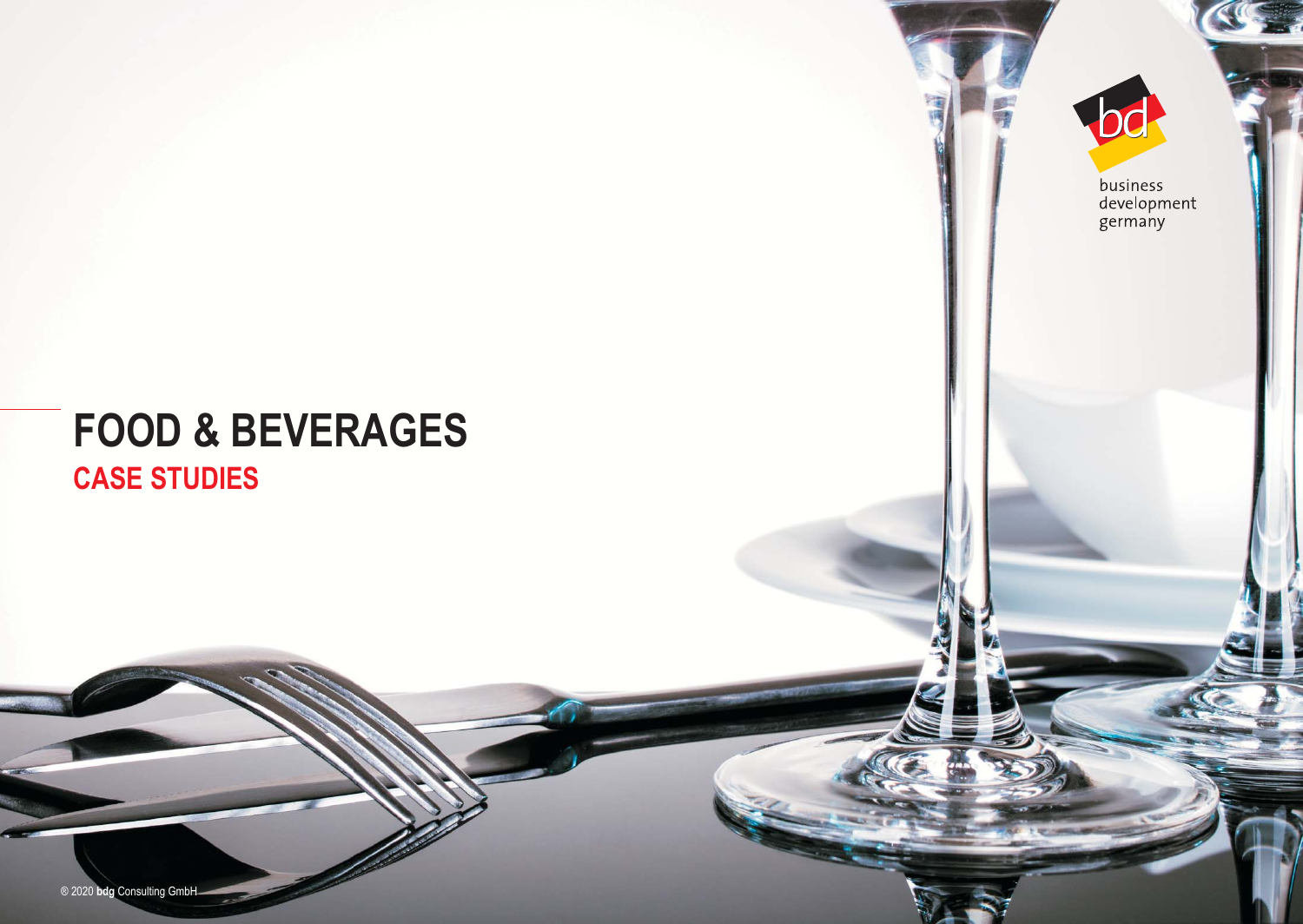## **Italian Pasta Producer**

## Entering the German market with high-quality pasta from Abruzzo

Family-owned pasta company from Abruzzo wished to enter the Germanmarket and make first contacts.

#### **APPROACH:**

Preparation of marking material, review of competition and comparing of packaging and quality.

#### **»SPECIAL CHALLENGES«**

Italian pasta has been in Germany for more than 100 years and it was very difficult to define hard USPs.

- $\blacksquare$  Thorough review of the market
- **EXECUTE:** Learnings fromother players in the market.
- Creation of German handout.
- $\blacksquare$  Identification and contacting of distributor database with 5 interested companies.
- Finding that the packaging needed change to enter the market.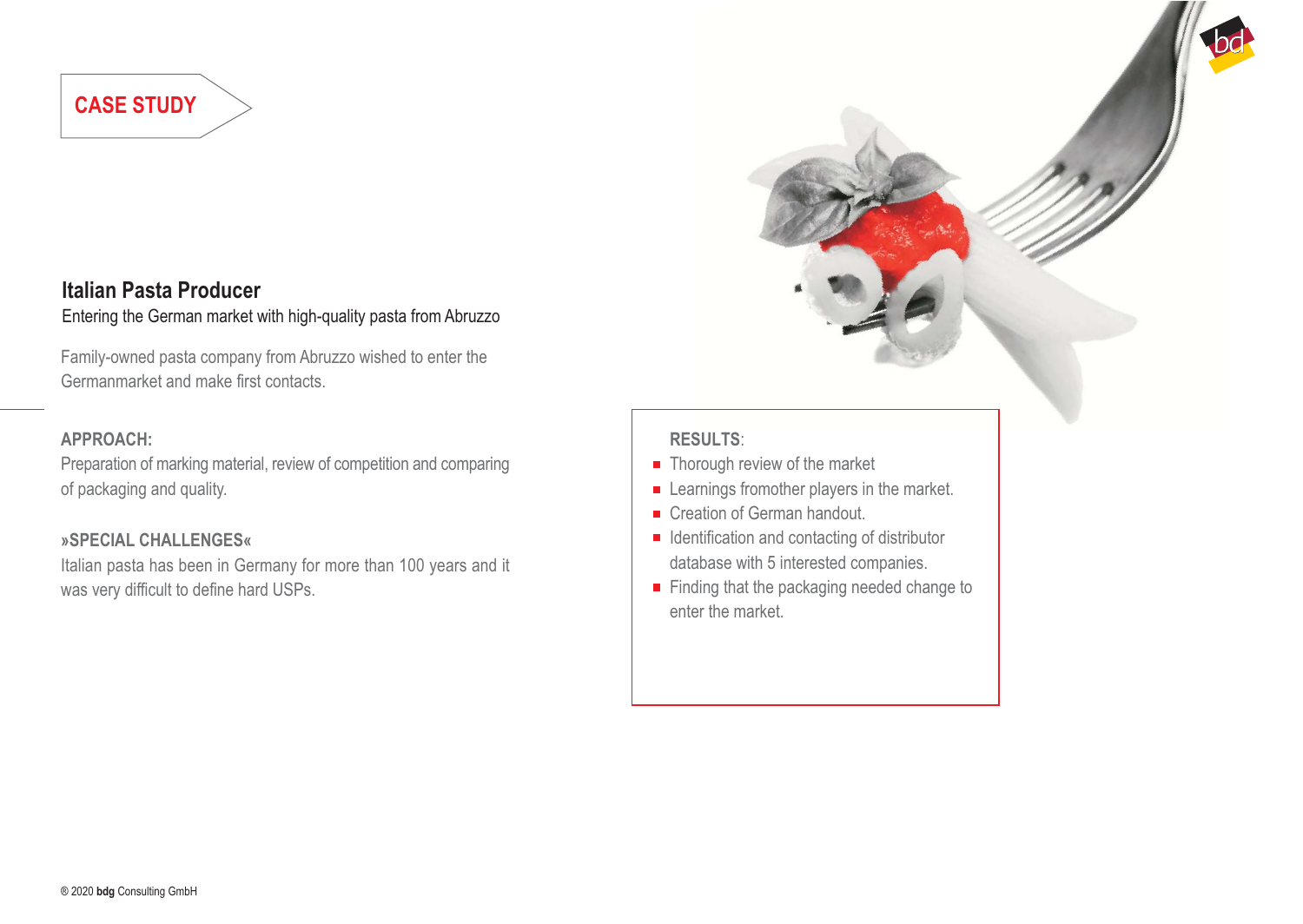### **French Spirits Producer** Cognac

One of the top-10 cognac producers contacted us for assistance in the German market and wished new distributors.

#### **APPROACH:**

Identification of the relevant qualifications according to clients wishes and then building up a sophisticated database with all relevant players in the German market.

- Sophisticated database with all relevant distributors in Germany.
- **Thorough qualification and presentation** of the 7 most relevant ones. Strategic advice on how to improve the
- $\blacksquare$  strategic approach of the market.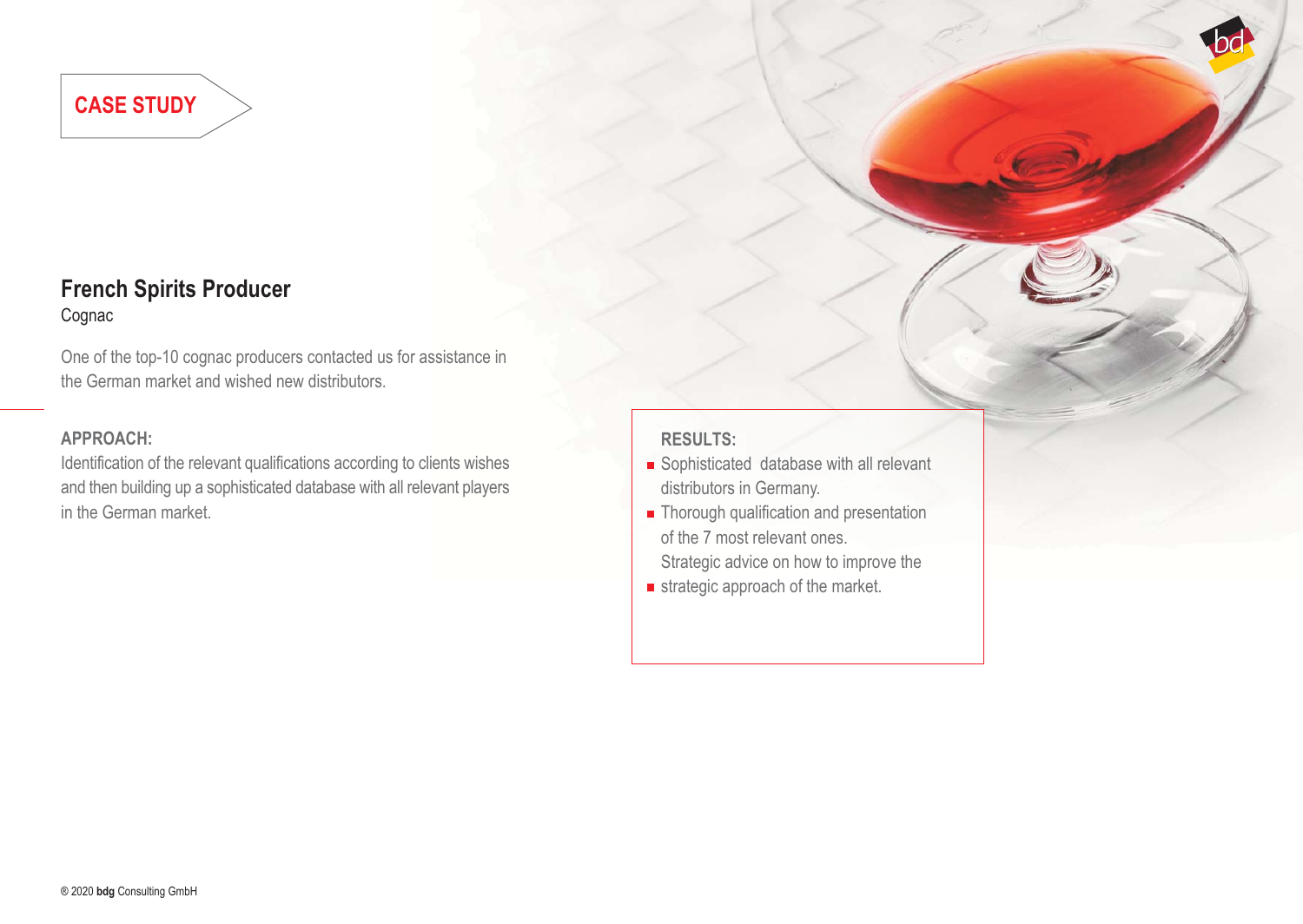

## **Indian Rice Company** Basmati

A big Indian rice producer and trader wished to enter the German market.

#### **APPROACH:**

Long-term oriented project with sales and marketing services with focus on the biggest potential clients in the market (according to clients wishes).

#### **»SPECIAL CHALLENGES«**

Rice is not so important in German and the prices are extremely low.

- Creation of German entity with modern and attractive marketing materials.
- Identification of a database of potential clients  $(60+)$ and systematic contacting over a period of several months (difficult area to contact in).
- One major account was opened one of the biggest discounters in Germany wished to cooperate with the client on the basis of our preparations. The deal size was significant.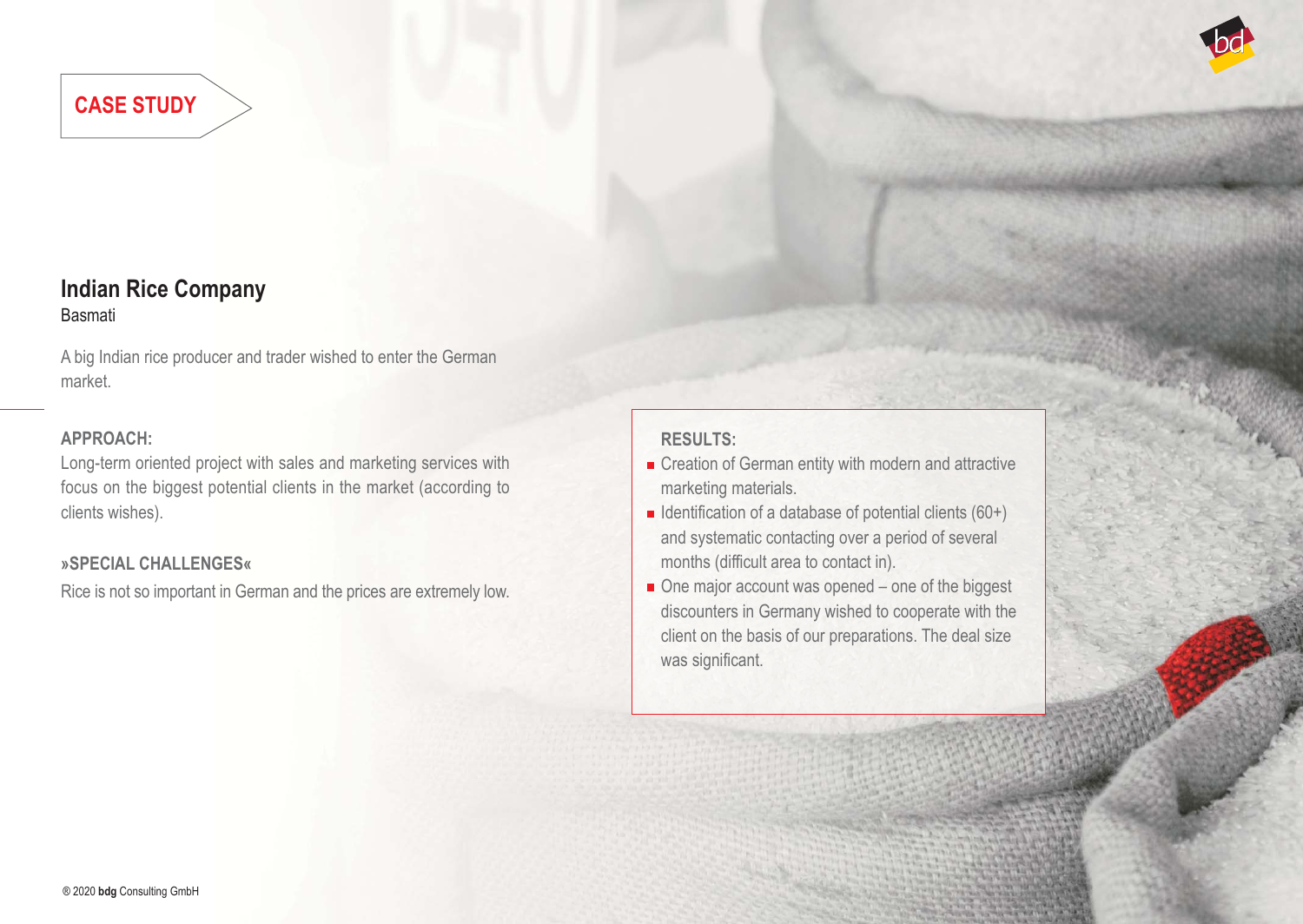## **Mineral Water**

East-European mineral water producer wished to investigate the possibilities of entering the German market.

#### **APPROACH:**

Pragmatic research and report on all relevant information on entering this market.

#### **»SPECIAL CHALLENGES«**

Germany has thousands of water sources and is on the the biggest markets for this in the world.

- **Thorough research of several points of interest to the client.**
- $\blacksquare$  Identification of potential clients and approach of the same.  $\blacksquare$  In this project no deal was made, but the costs and efforts
	- of a potential market entry were systematically identified and presented to the client for his decision making process.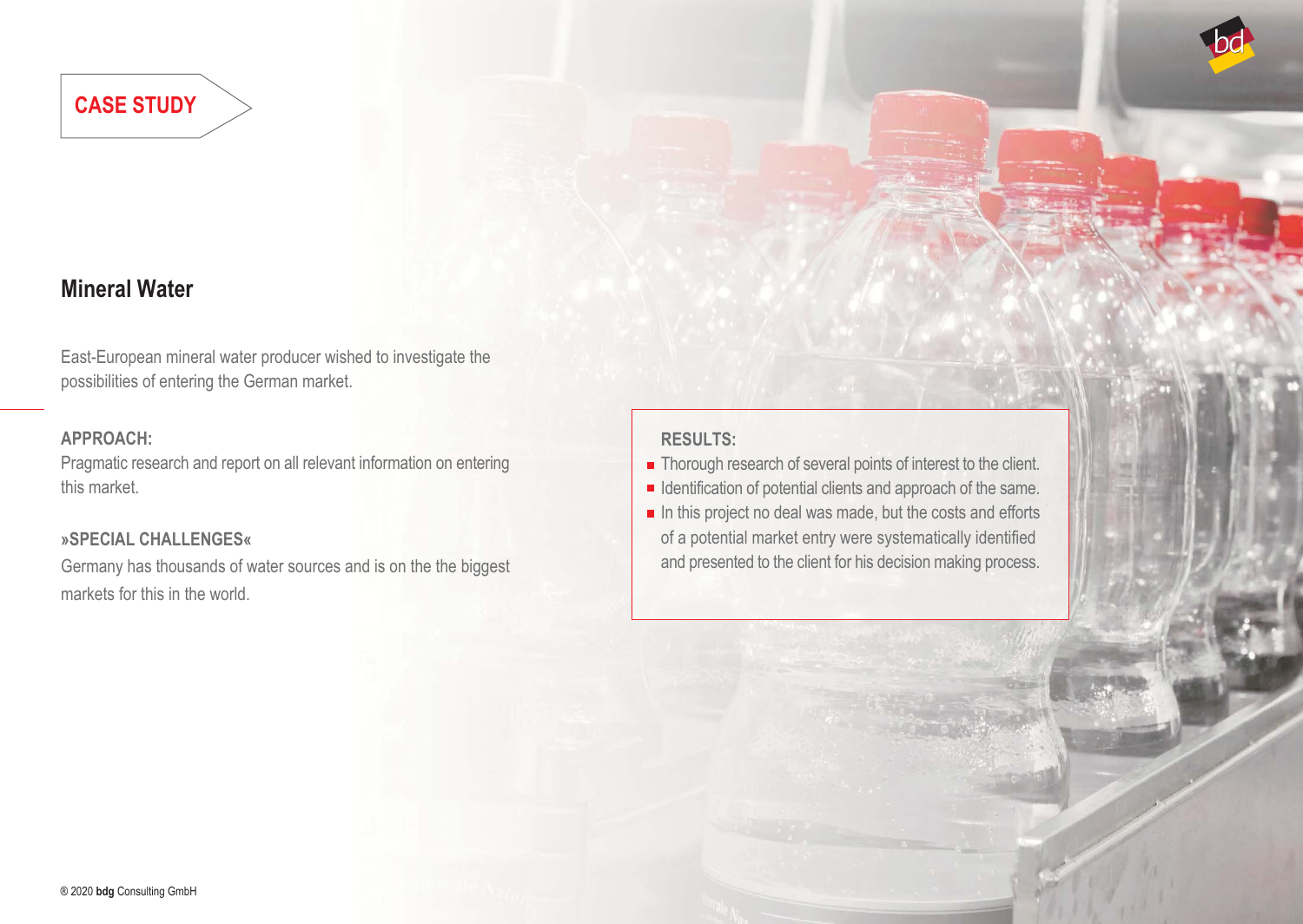#### **Sport nutrition** Building up a German Brand

Indian producer of fitness drink dispensers.

#### **APPROACH:**

Internationally operating company wished to enter the German market and to transform into a German organization. We planned intensively, had a workshop in Mumbai, India and supported all steps of the enterprise over several months.

Internationally operating company wished to enter the German market and to transform into a German organization. We planned intensively, had a workshop in Mumbai, India and supported all steps of the enterprise over several months.



- $\blacksquare$  Installation of whole German entity.
- $\blacksquare$  Extensive preparation with workshop and trade fair event in Mumbai, India.
- Competitive analysis.
- Communication concept.
- Clear and recognizable logo and marketing was developed to transport to new values and identity of the organization.
- Website creation
- $\blacksquare$  International trade fair organization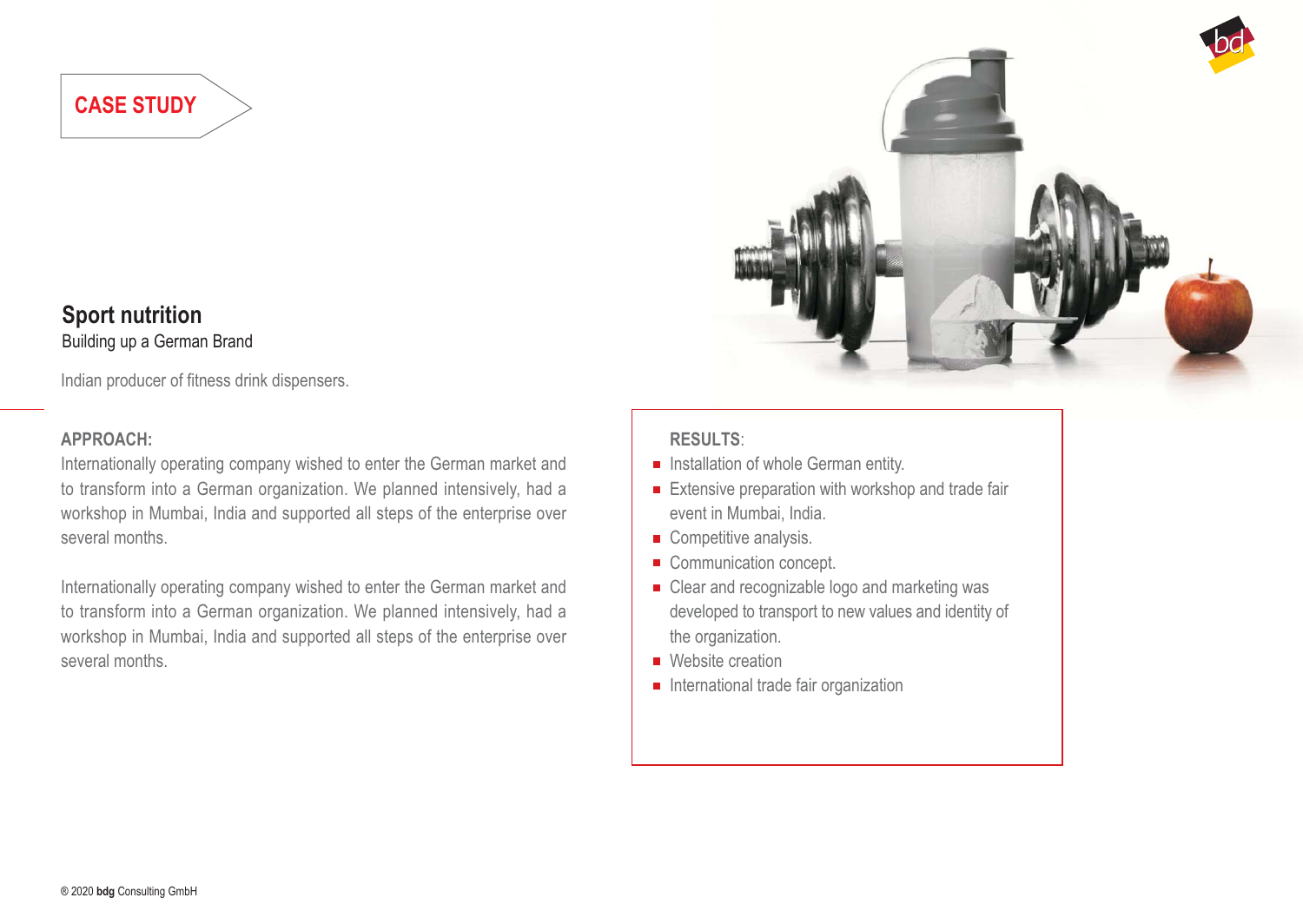#### **Hungarian aroma producer** Expanding business to Germany

Producer of aromatic substances with manifold implementation possibilities was aiming to generate business in Germany.

#### **APPROACH:**

To begin with the market situation was analyzed and investigated thoroughly in order to map the situation. Based on this a workshop was set up with the client to decide paths and approaches. Hereinafter; identification of relevant target groups, in-depth analysis of target markets and creation of marketing materials for highly focused approaches of the specific target groups; following intense sales campaigns via phone, mail and trade fair visits.

#### **»SPECIAL CHALLENGES«**

This area is extremely complex and also "behind closed doors".



#### **RESULTS:**

- **Definition of target groups** Research and selection of targets Intense sales campaigns
- Profound market knowledge
- Development of business strategy
- **Establishing relations with strategically important** organizations

Diverse highly-targeted marketing materials Membership in relevant German associations Establishment of market presence was built up over a longer period of time